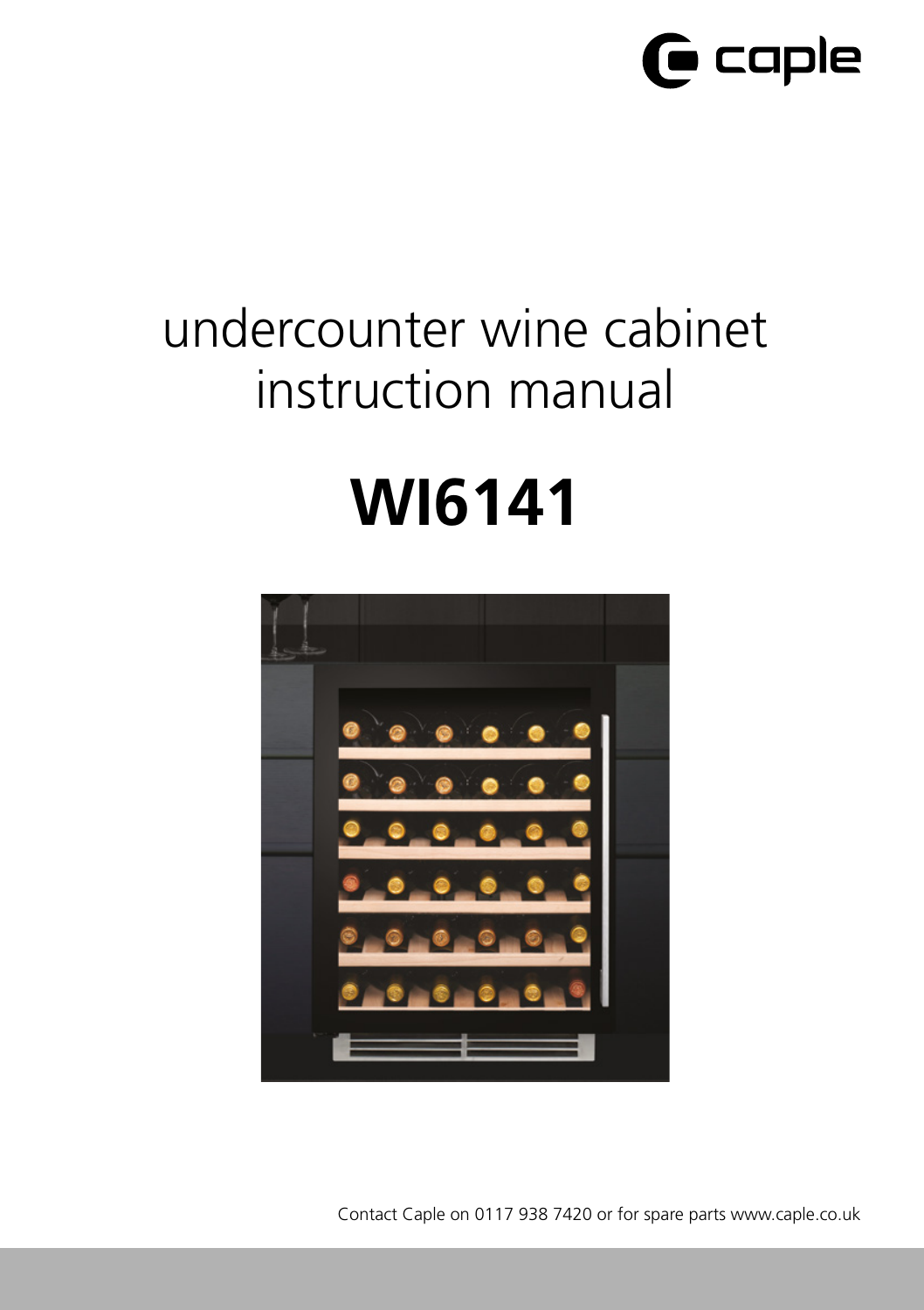# $\mathbf \Theta$  caple

# **CONTENTS**

| Important safety instructions         | 2  |
|---------------------------------------|----|
| Installation instructions             | 8  |
| Before using your wine cabinet        | 8  |
| Operating and setting the temperature | 10 |
| <b>Control Panel</b>                  | 10 |
| Using the shelves                     | 12 |
| How to change the door opening        | 13 |
| Installing the bar handle             | 14 |
| Fitting a kitchen plinth              | 15 |
| Wine bottle stacking                  | 16 |
| Installation dimensions               | 17 |
| Fixing the top fixing bracket         | 17 |
| Using the foot sliders                |    |
| Care and maintenance                  | 19 |
| Troubleshooting guide                 | 21 |
| Defrosting/condensation               | 22 |
| The humidity system                   | 22 |
| Recommended storage temperatures      | 22 |
| Recommended drinking temperatures     | 22 |
| Technical data                        | 23 |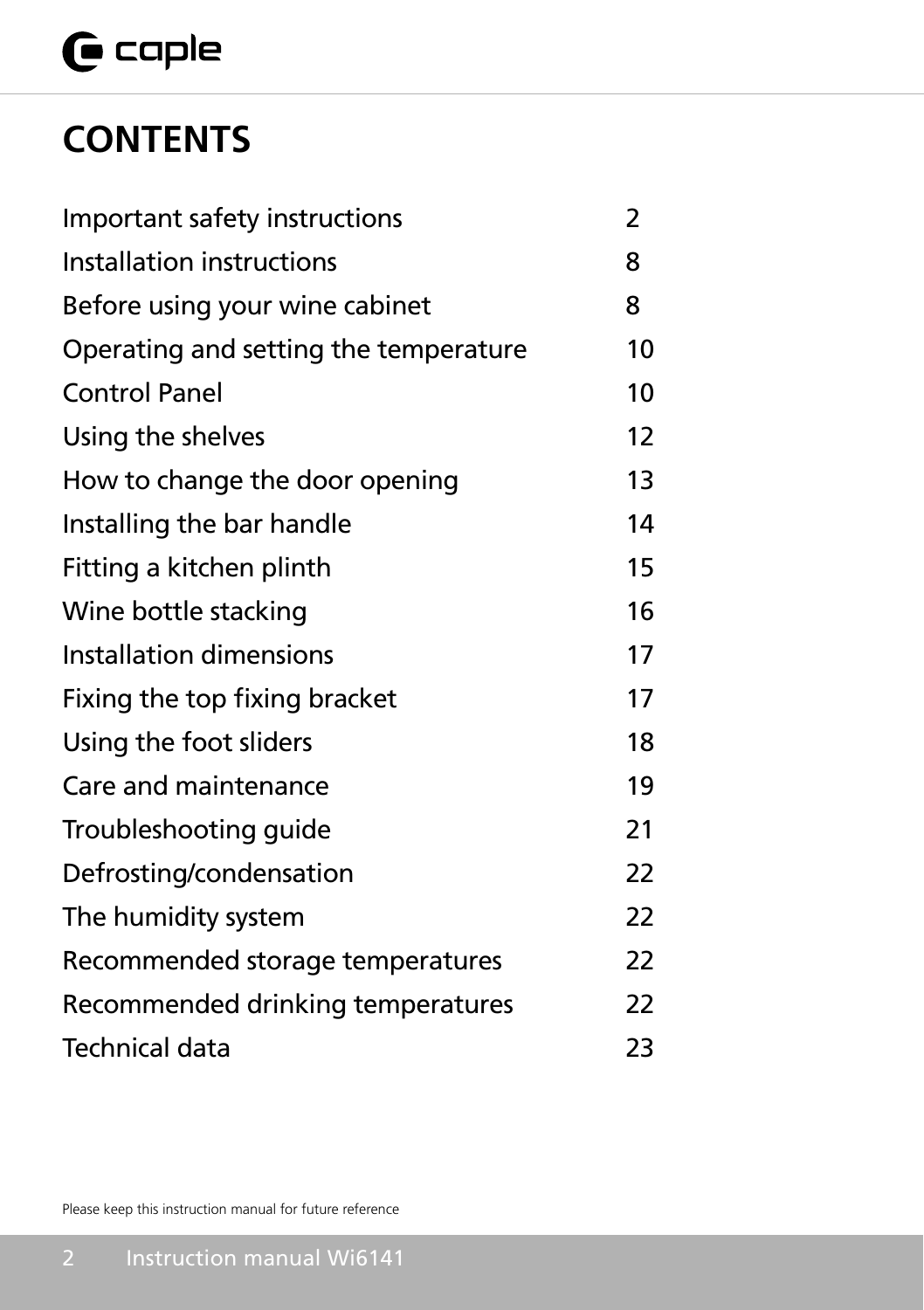# **INTRODUCTION**

Thank you for buying your new Caple Wine Cabinet.

To ensure that you get the best results from your new purchase, we strongly suggest that you read this instruction manual thoroughly before use. This manual contains installation advice, usage instructions and other important facts about your Caple Wine Cabinet. If treated with care your Caple Wine Cabinet will give you many years of trouble free use.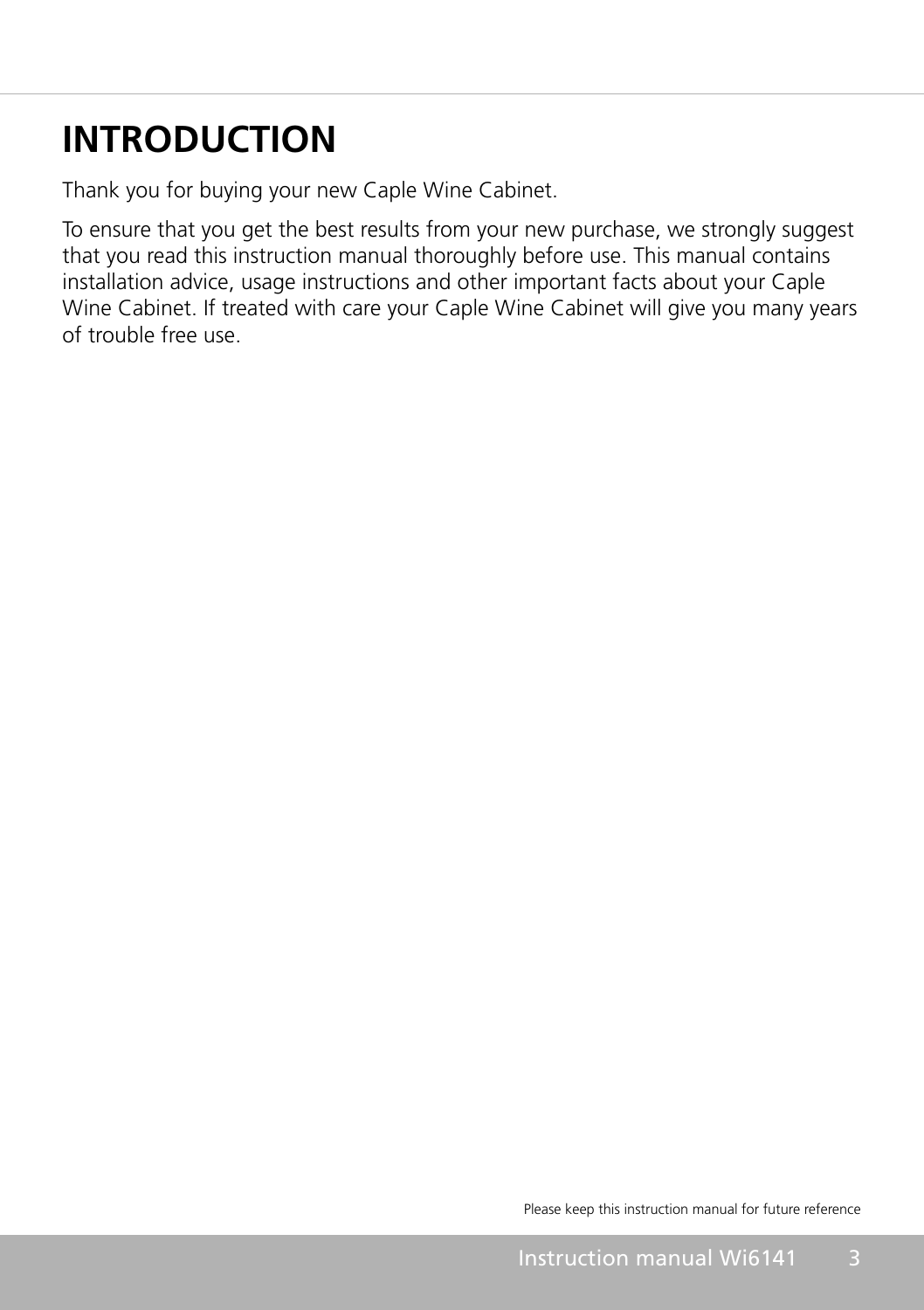# **G** caple

# **WARNINGS**

- To prevent damaging the door gasket, make sure the door is fully open when pulling shelves out of the rail compartment.
- The appliance must be positioned so that the plug is accessible. Release the electric cord and move your cabinet to its final location. Do not move your cabinet while loaded with wine as you may distort the body.
- The wine cabinet should be installed in a suitable place in order to avoid touching the compressor.
- After unpacking, make sure that the appliance is in perfect order. If you have any doubt, do not use it and contact your retailer.
- If the supply cord is damaged, it must be replaced by a Caple service agent or a similarly qualified person in order to avoid a hazard.
- This product is not designed for commercial use, it is a household appliance only.

It is not intended to be used in:

- Staff kitchen areas in shops, offices and other working environments
- Bed and breakfast type environments
- By clients in hotels, motels and any other residential type environments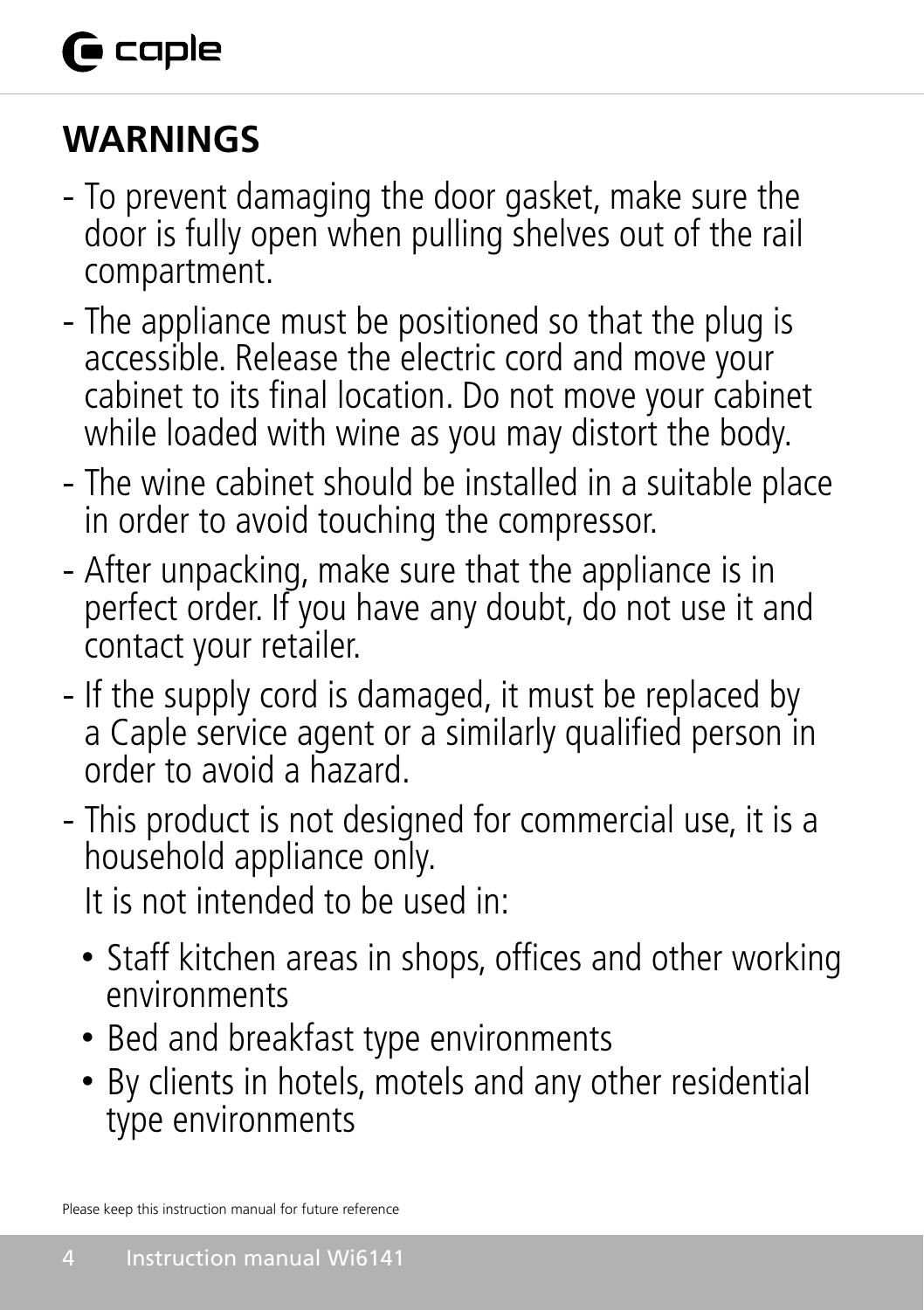- This appliance is intended to be used exclusively for the storage of wine.

# **IMPORTANT**

Caple cannot be held liable for any non compliance with these instructions.

# **ELECTRICAL SHOCK HAZARD**

To reduce the risk of fire, electrical shock, or injury when using your appliance, follow these basic precautions:

- Read all instructions before using the wine cabinet.
- DANGER or WARNING: Risk of child entrapment.
- Before you throw away your old wine cabinet: Take off the door, leaving the shelves in place so that children cannot easily climb inside.
- Never allow children to operate, play with, or crawl inside the appliance.
- Never clean appliance parts with flammable fluids. The fumes can create a fire hazard or explosion.
- Do not store or use gasoline or any other flammable vapours and liquids in the vicinity of this or any other appliance. The fumes can create a fire hazard or explosion.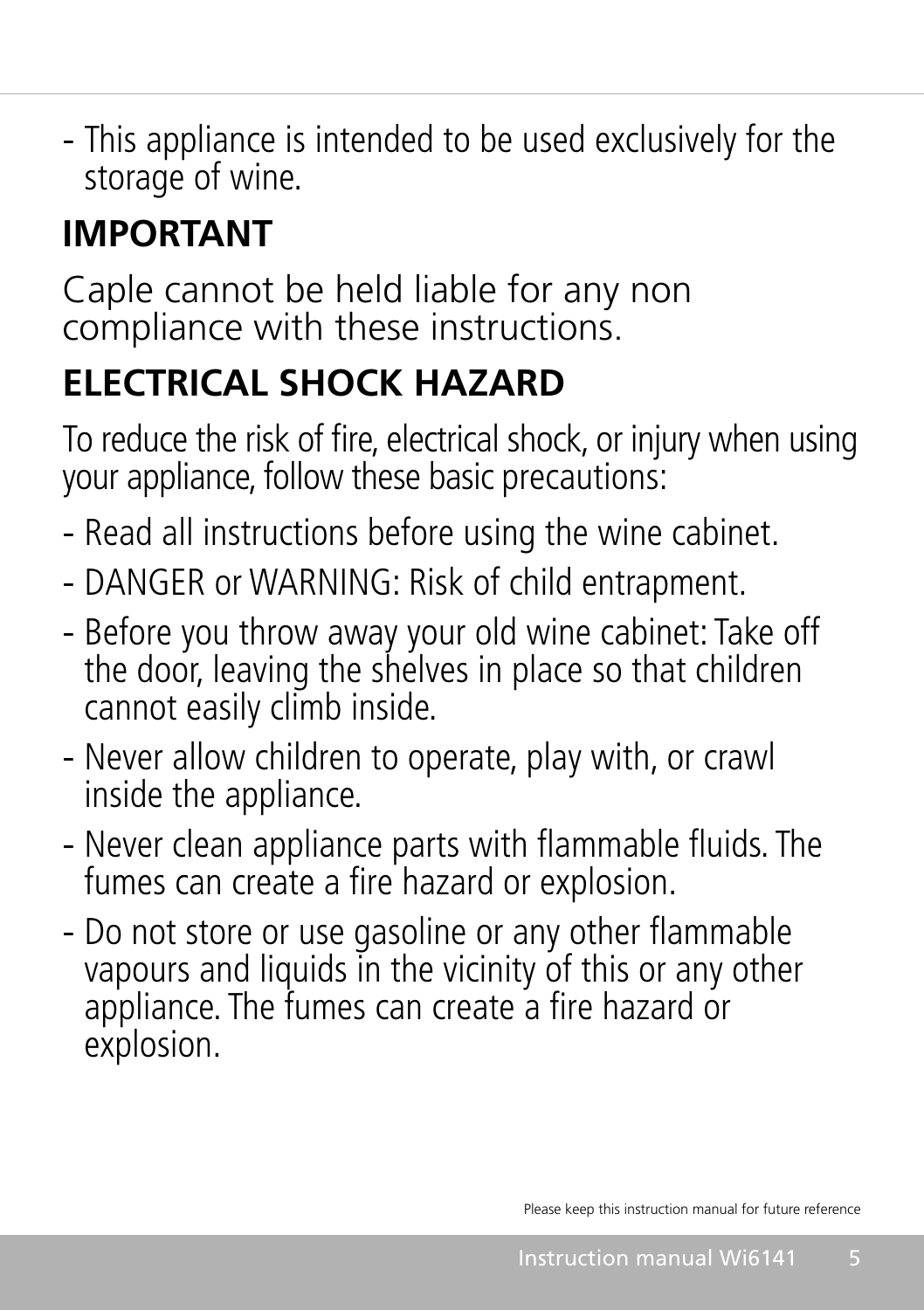# **G** caple

- The refrigerant of this appliance is R600a, flammable and explosive articles should not be put in or near the cabinet, to avoid the risk of fire or explosion.
- This appliance can be used by children aged from 8 years and above and persons with reduced physical, sensory or mental capabilities or lack of experience and knowledge if they have been given supervision or instruction concerning use of the appliance in a safe way and understand the hazards involved. Children shall not play with the appliance.
- Cleaning and user maintenance shall not be made by children without supervision.
- When positioning the appliance, ensure the supply cord is not trapped or damaged.
- Do not locate multiple portable socket-outlets or portable power supplies at the rear of the appliance.
- Do not use plug adapter.



Symbol ISO 7010 W021

Warning; Risk of fire / flammable materials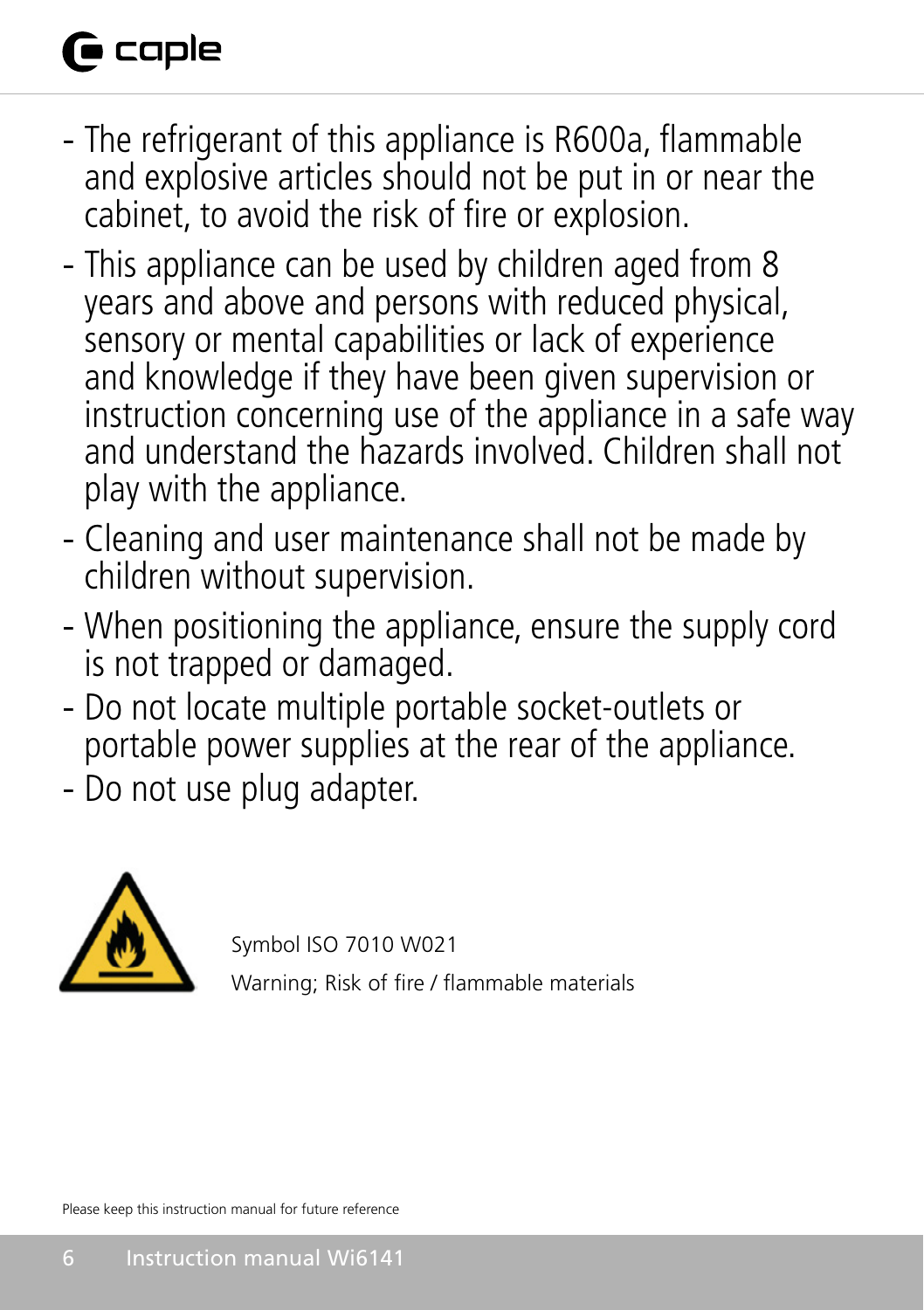# **ENVIRONMENTAL PROTECTION**



Waste electrical products should not be disposed of with household waste. Please recycle where facilities exist. Check with your Local Authority or retailer for recycling advice. This appliance is marked according to the European directive on Waste Electrical and Electronic Equipment (WEEE).

By ensuring this product is disposed of correctly, you will help prevent potential negative consequences for the environment and human health, which could otherwise be caused by inappropriate waste handling of this product. The symbol on the product indicates that this product may not be treated as household waste. Instead it shall be handed over to the applicable collection point for the recycling of electrical and electronic equipment. Disposal must be carried out in accordance with local environmental regulations for waste disposal.

For more detailed information about treatment, recovery and recycling of this product, please contact your local council, your household waste disposal service or the retailer where you purchased the product

# **CE DECLARATIONS OF CONFORMITY**

This appliance has been manufactured to the strictest standards and complies with all applicable legislation, Low Voltage Directive (LVD) and Electromagnetic Compatibility (EMC).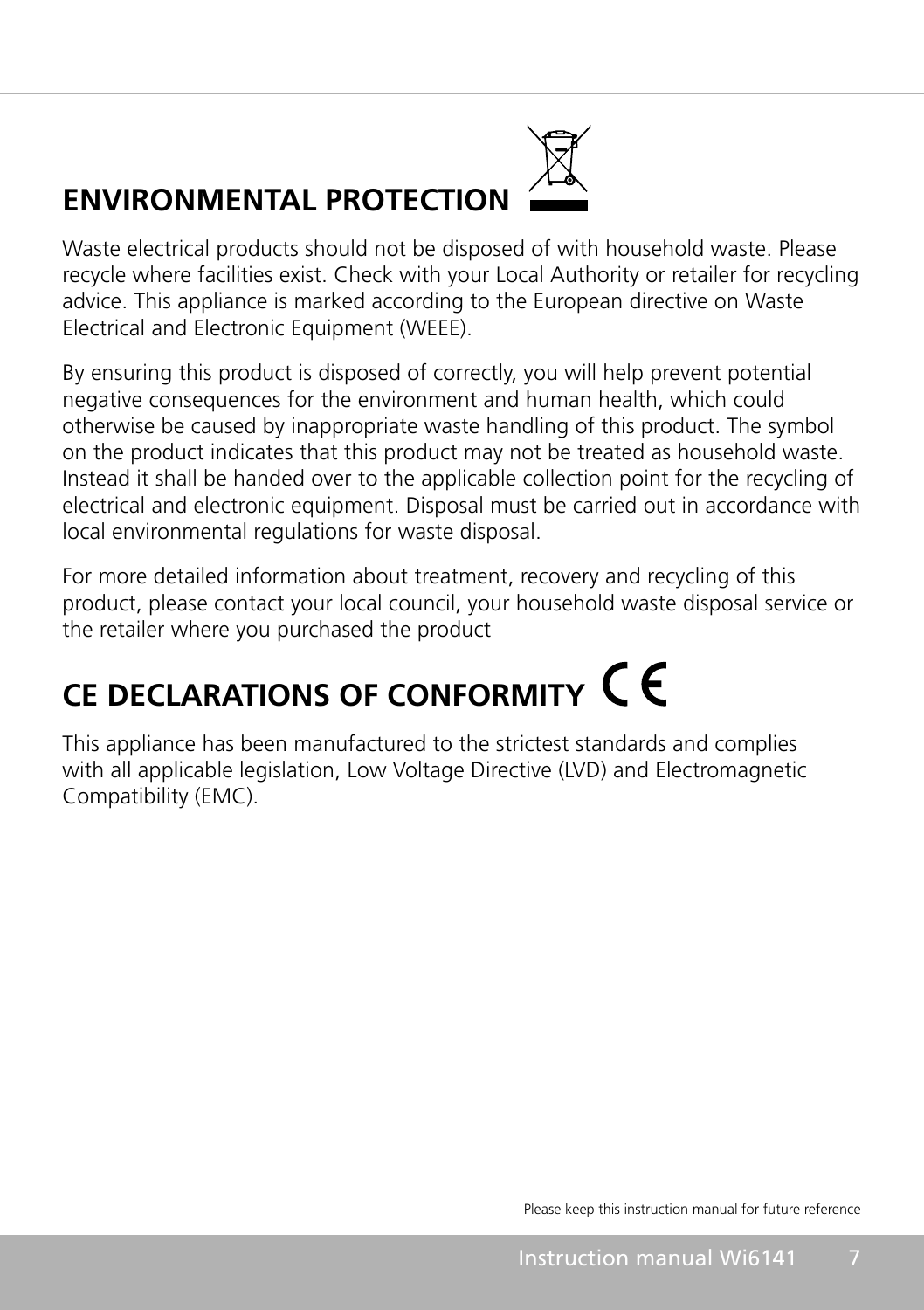# **INSTALLATION**

#### **Before using your wine cabinet**

- Remove the exterior and interior packing.
- **IMPORTANT**: Before connecting the wine cabinet to the power source, let it stand upright for at least 12 hours. This will reduce the possibility of a malfunction in the cooling system from handling during transportation.
- Clean the interior surface with lukewarm water using a soft cloth. Before installation, turn the unit off and unplug it from the outlet.

#### **NOTE**

To protect the appliance in transit and delivery the door is packed tightly against the cabinet. When first installed this can mean the door seal appears thinner on one side of the door due to compression, this is normal and once out of the box it will relax over a short period of time and the door will return to the normal position. If you wish to speed up the process you can gently warm the seal with a hair dryer on a low temperature setting. This can help relax the seal helping it return to normal thickness a little faster.

# **INSTALLATION OF YOUR WINE CABINET**

- Place your wine cabinet on a floor that is strong enough to support it when it is fully loaded.
- To level your wine cabinet, adjust the front levelling leg at the bottom of the cabinet.
- Ensure it is perfectly level, as this will minimise any vibrations.
- This appliance uses flammable refrigerant. Never damage the cooling pipework during transportation.
- Locate the wine cooler away from direct sunlight and sources of heat (ovens, hobs, heaters, radiators, etc.). Never clean appliance parts with flammable fluids. The fumes can create a fire hazard or explosion. When disposing your appliance, please choose an authorized disposal site.
- Avoid locating the unit in moist areas.
- It is fitted with a power cord having an earth wire terminating in a 13amp plug.
- Ensure the product is correctly ventilated (see page 15).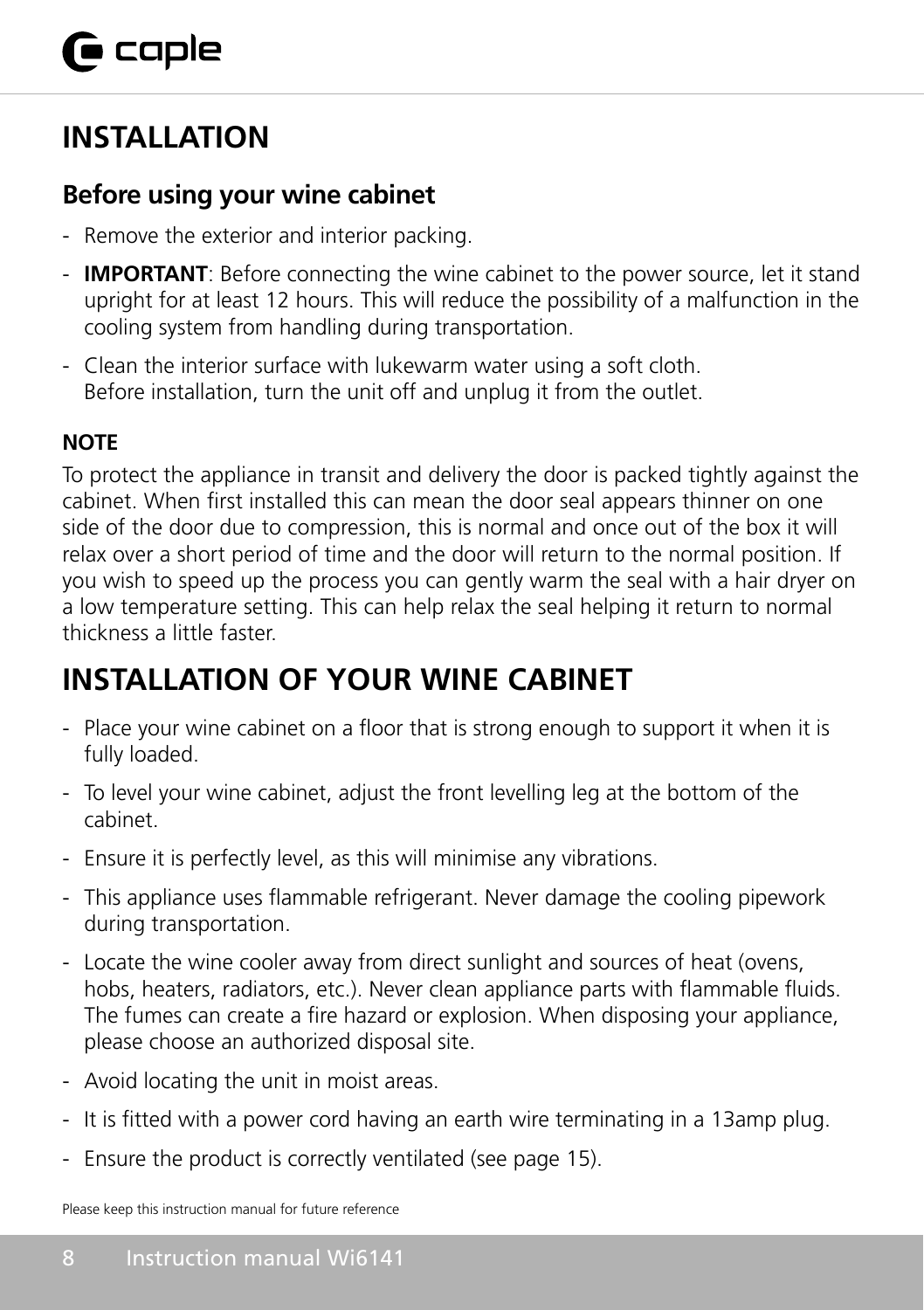- Consult a qualified electrician or service engineer if the earthing instructions are not completely understood.
- Plug the wine cabinet into an exclusive, properly installed-grounded wall outlet. Do not under any circumstances cut or remove the third (ground) pin from the plug. Any questions concerning power and/or grounding should be directed toward a certified electrician or Caple service.

## **WARNING: INCORRECT EARTHING CAN RESULT IN THE RISK OF ELECTRIC SHOCK**

#### **Attention!**

- Store wine in sealed bottles
- Do not overload the cabinet
- Do not open the door unless necessary
- Do not cover shelves with aluminium foil or any other shelf material which may prevent air circulation
- Should the wine cabinet be stored without use for long periods it is suggested, after careful cleaning, to leave the door ajar to allow air to circulate inside the cabinet in order to avoid possible formations of condensation, mould or odours.
- Keep ventilation openings, in the appliance enclosure or in the built-in structure, clear of obstruction;
- Do not use mechanical devices or other means to accelerate the defrosting process, other than those recommended by the manufacturer;
- Do not damage the refrigerant circuit;
- Do not use electrical appliances inside the storage compartments of the appliance, unless they are the type recommended by the manufacturer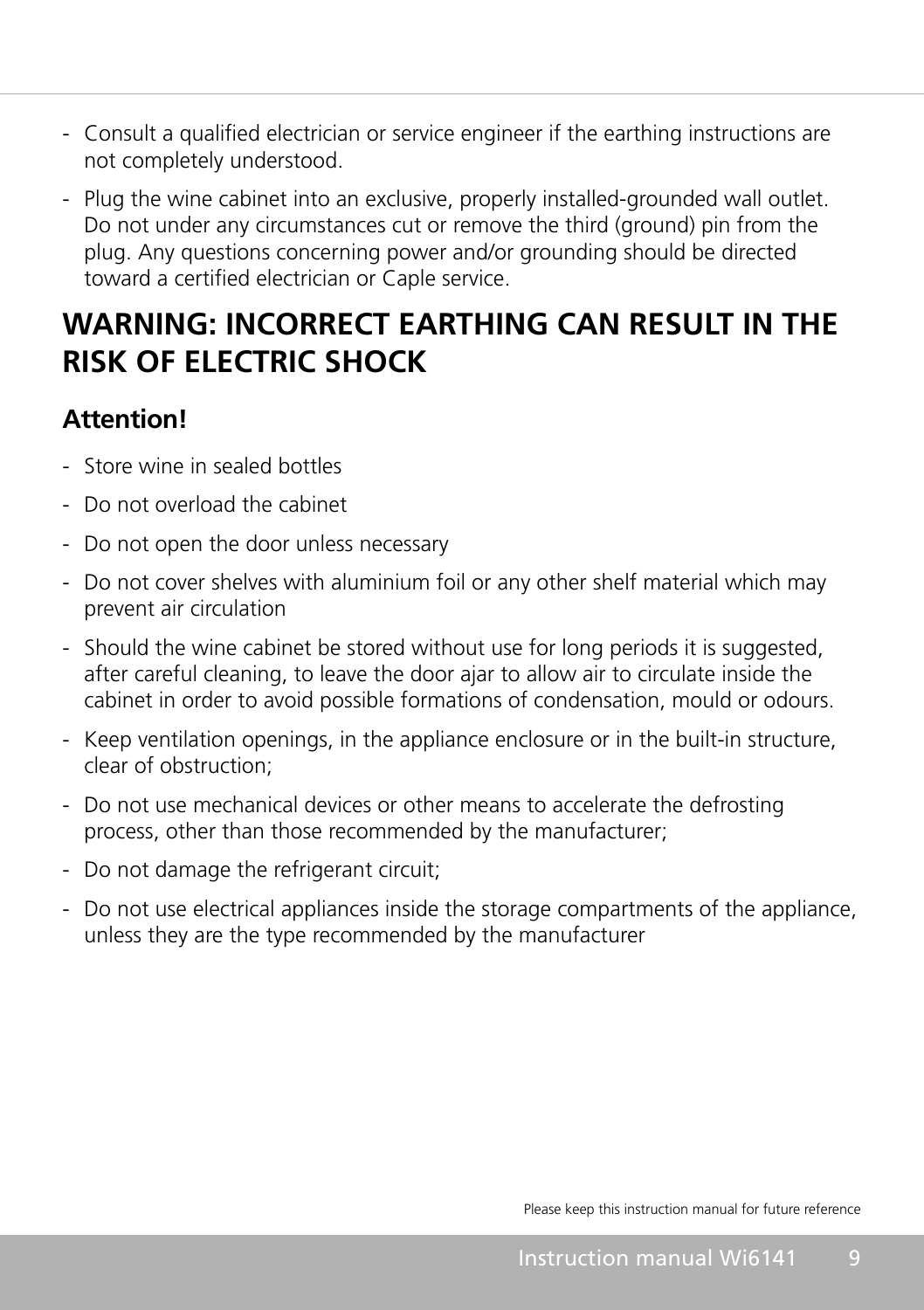# **OPERATING YOUR WINE CABINET**

Please use the cabinet within ambient temperatures between 16-32ºC, if the ambient temperature is higher or lower than this, it will cause the temperature to fluctuate in the cabinet, possibly preventing it from reaching 5-18ºC.

# **SETTING THE TEMPERATURE**

Set the desired cooling temperature by pressing the  $\Delta$  /  $\nabla$  keys. Each press of the key will scroll through the available temperature settings in increments of 1°C.

The temperature setting can be adjusted from 5°C to 18°C

To view the actual temperature at anytime press and hold  $\Delta$  /  $\nabla$  for approximately 5 seconds, the actual temperature will temporarily flash in the LED display for 5 Seconds. After this it will revert back to the set temperature.

Flashing LED = Cabinet temperature

Steady LED = Set temperature

#### **NOTE**

If the unit is unplugged, power lost or turned off, you must wait 3 to 5 minutes before restarting the unit. If you attempt to restart before this time delay, the wine cabinet will not start.

When you use the wine cabinet for the first time or you restart the cabinet after having been shut off for a long time, there could be a few degrees variance between the temperature you select and the one indicated on the LED readout. This is normal and it is due to the length of the activation time. Once the wine cabinet has been running for a few hours everything will be back to normal.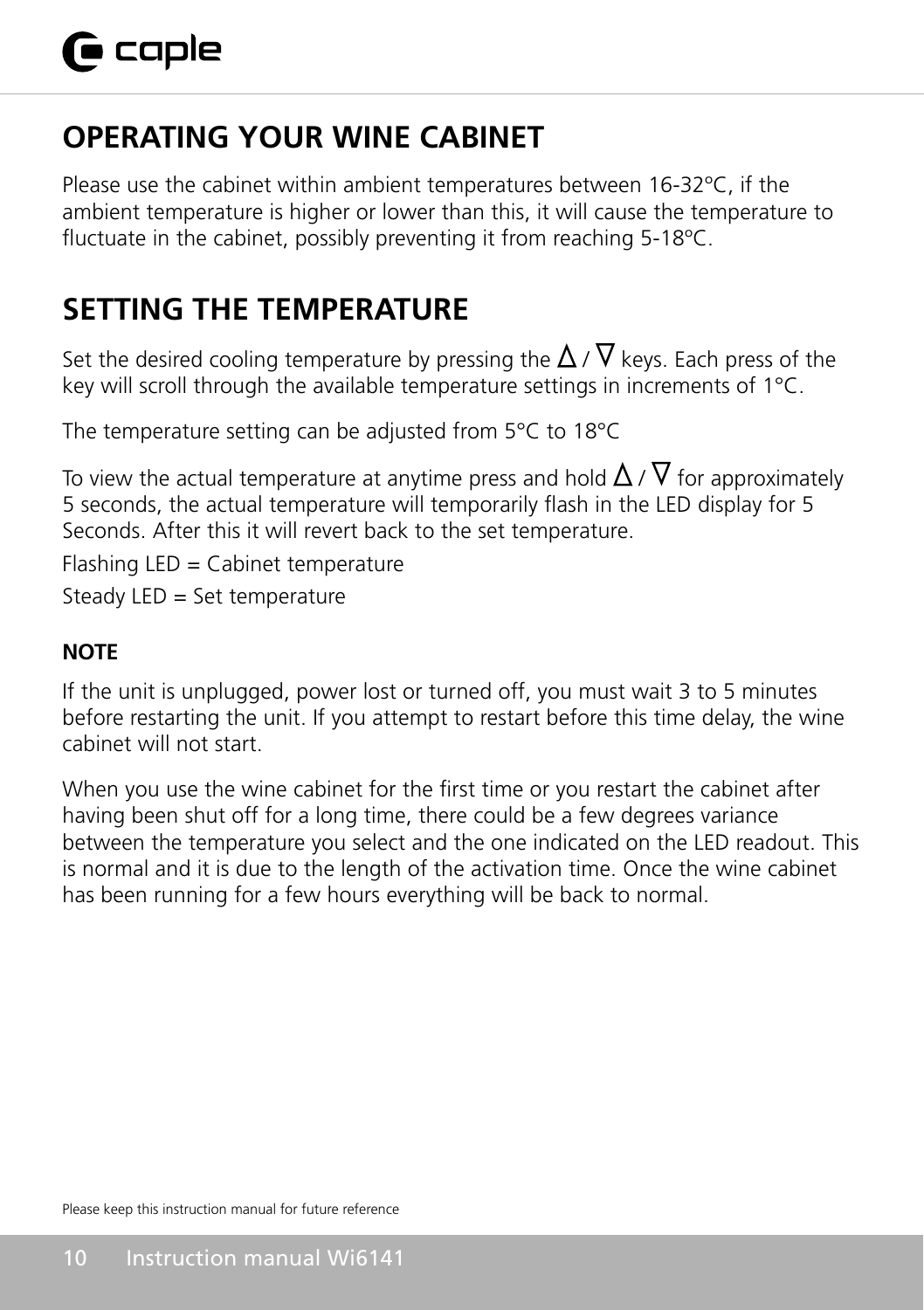### **CONTROL PANEL**



Indicator light illuminates to signify the cooling mode is currently in operation  $^{\circ}$ 

#### **TOUCH CONTROL KEYS**

- Used to switch the internal light on/off
- To switch the appliance on/off (ካ
	- (press and hold this button for approximately 3 seconds)
- $\triangle$  Used to raise the temperature in 1°C increments
- $\nabla$  Used to lower the temperature in 1°C increments

### **TEMPERATURE ALARM** .

Steady LED = Set temperature

If inner temperature is higher than 23°C, "HI" is shown in the display panel, and the alarm sounds after one hour continuously. It warns you that the inner temperature is too high.

If inner temperature is lower than 0°C, "LO" is shown in the display panel, the alarm sounds and the malfunction indicator lights at the same time.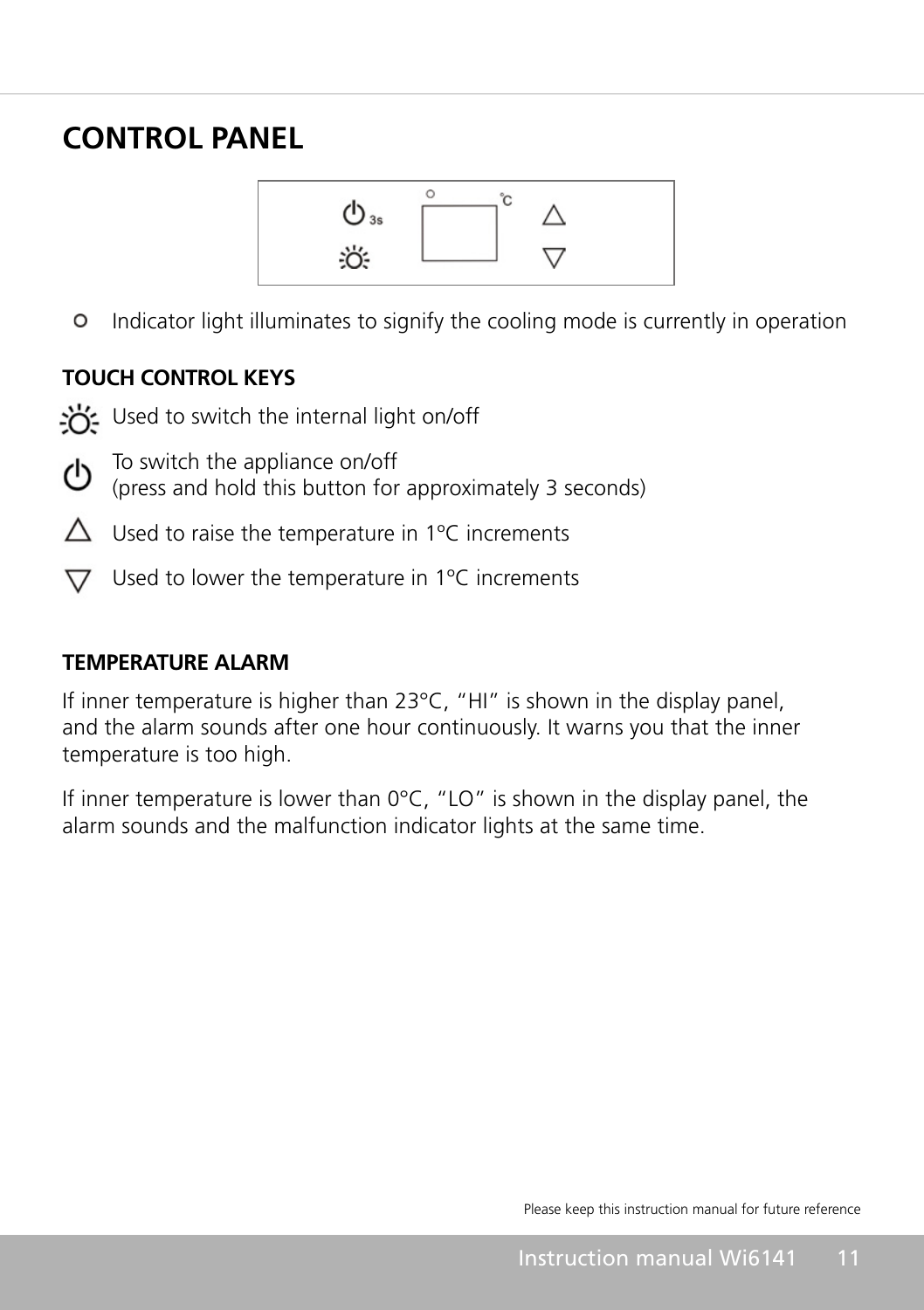#### **Internal light**

In order to reduce energy consumption, the LED light within this wine cabinet will automatically switch off after 10 minutes. If you would prefer the LED light to

remain on continuously, this is possible. Please press and hold for 5 seconds, the display will show "LP". After 4 seconds the display will revert back to normal and the light will remain on until manually switched off.

If you would like to revert back and conserve energy (recommended), press and hold <sup>303</sup> for 5 seconds, the display will show "LF". After 4 seconds the display will revert back to normal, and the light will automatically switch off after 10 minutes.

# **USING THE SHELVES**

To prevent damaging the door gasket, make sure to have the door opened fully  $\mathfrak{r}.$  sounds warns you want to be a set of  $\mathfrak{r}.$ when pulling shelves out of the rail compartment.

For easy access to the storage content, you must pull the shelves approximately 1/3 out of the rail compartment, however this unit was designed with a notch on each sides of the shelf tracks to prevent bottles from falling.

### the **Removing or installing shelves**

To install or remove a shelf, tilt the shelf as per the diagram and simply pull out, or push in the shelf until it sits on the support brackets securely.

Visit our Caple website to view a 'How to video' on this. **www.caple.co.uk**

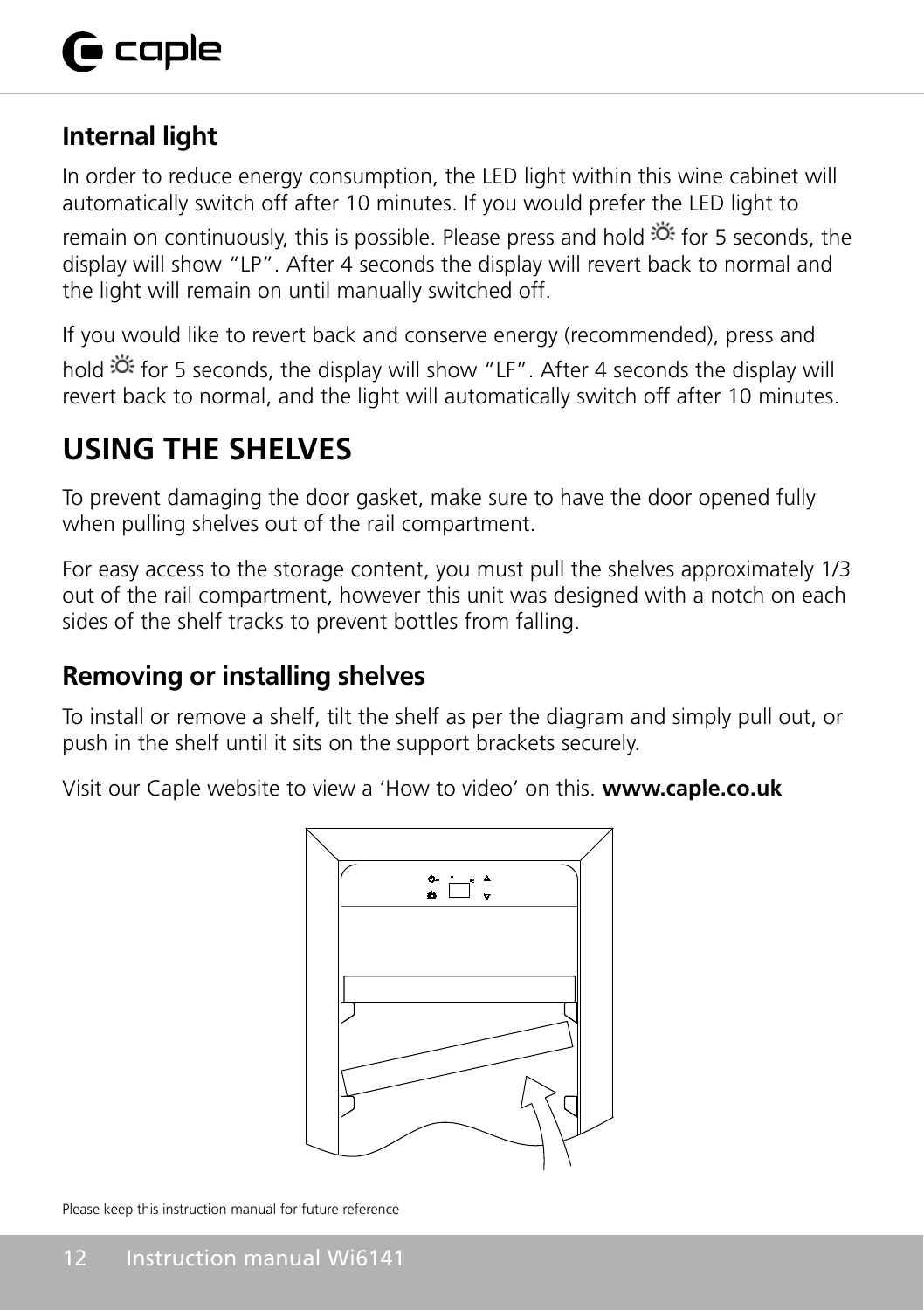# **HOW TO CHANGE THE DOOR OPENING**

This appliance has reversible doors but is delivered with a right hinged door. The left hand hinge kit comes with the unit (in the box), should you wish to reverse the hinge on your unit follow the directions below:



- 1. Open the door to 90 degrees, take out 2 screws (2) from lower door  $\sim$  (3), remove the door (3), remove the door (4), remove the door (4), remove the door (4), remove the door (4), remove the door (4), remove the door 1. Open the door to 90 degrees, take out 2 screws (2) from lower door axis (3), remove the door (4), then pull out the door and door axis (Fig. A).
- 2. Put the door down safely and take out the plug (12) from top of door frame, unscrew 1 screw (11) at bottom and remove the door limit device (10), then install the door limit device (10) at top of door frame, please use spare plug (12)  $\frac{1}{2}$  scale and  $\frac{1}{2}$  screws. ( $\frac{1}{2}$ to block the hole at top of door frame. (Fig. A/B)
- 3. Take out 3 bings crows (6) from top bings (right)  $\langle E \rangle$  and remove it  $\langle E \rangle$  of 3. Take out 3 hinge screws (6) from top hinge (right) (5) and remove it. (Fig. C)
- 4. Remove decorative nail (8) from left top of cabinet and install spare top hinge (Left) (7) at left top of cabinet with 3 screws. (Fig. D)
	- 5. According above procedure, install spare lower hinge (left) (9). (Fig. E)
	- 6. The door revolves 180 degrees, install the door with same way it was removed and fix it with door aligned.
	- 7. Block the hole at right top of cabinet with spare decorative plugs (8).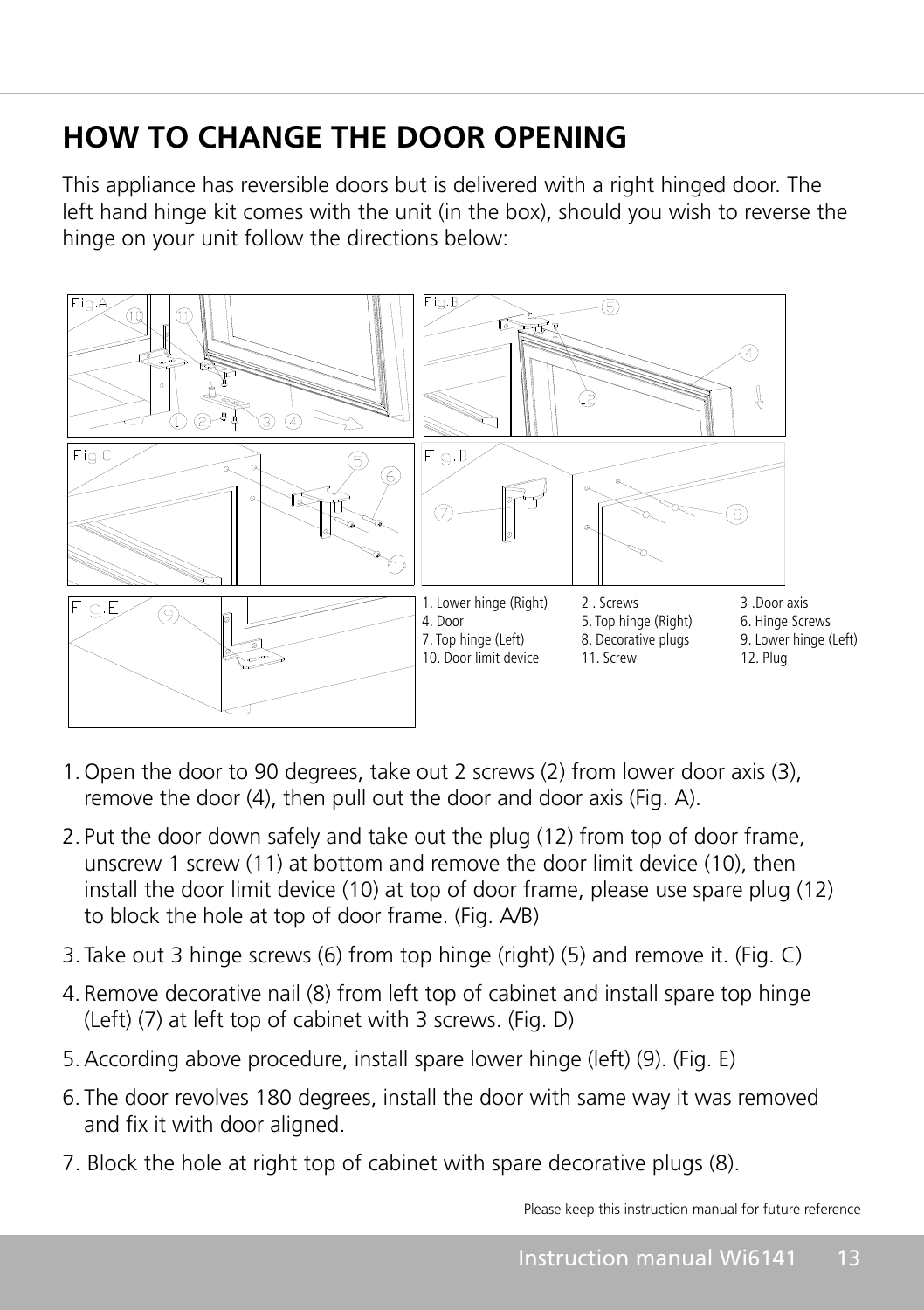# **INSTALLING THE BAR HANDLE**

Remove the door gasket on the drilled holes side by pulling from the top corner. (see below drawing). Fix the handle to the screws and push the gasket back into place.

Visit our caple website to view a 'How to video' at www.caple.co.uk.

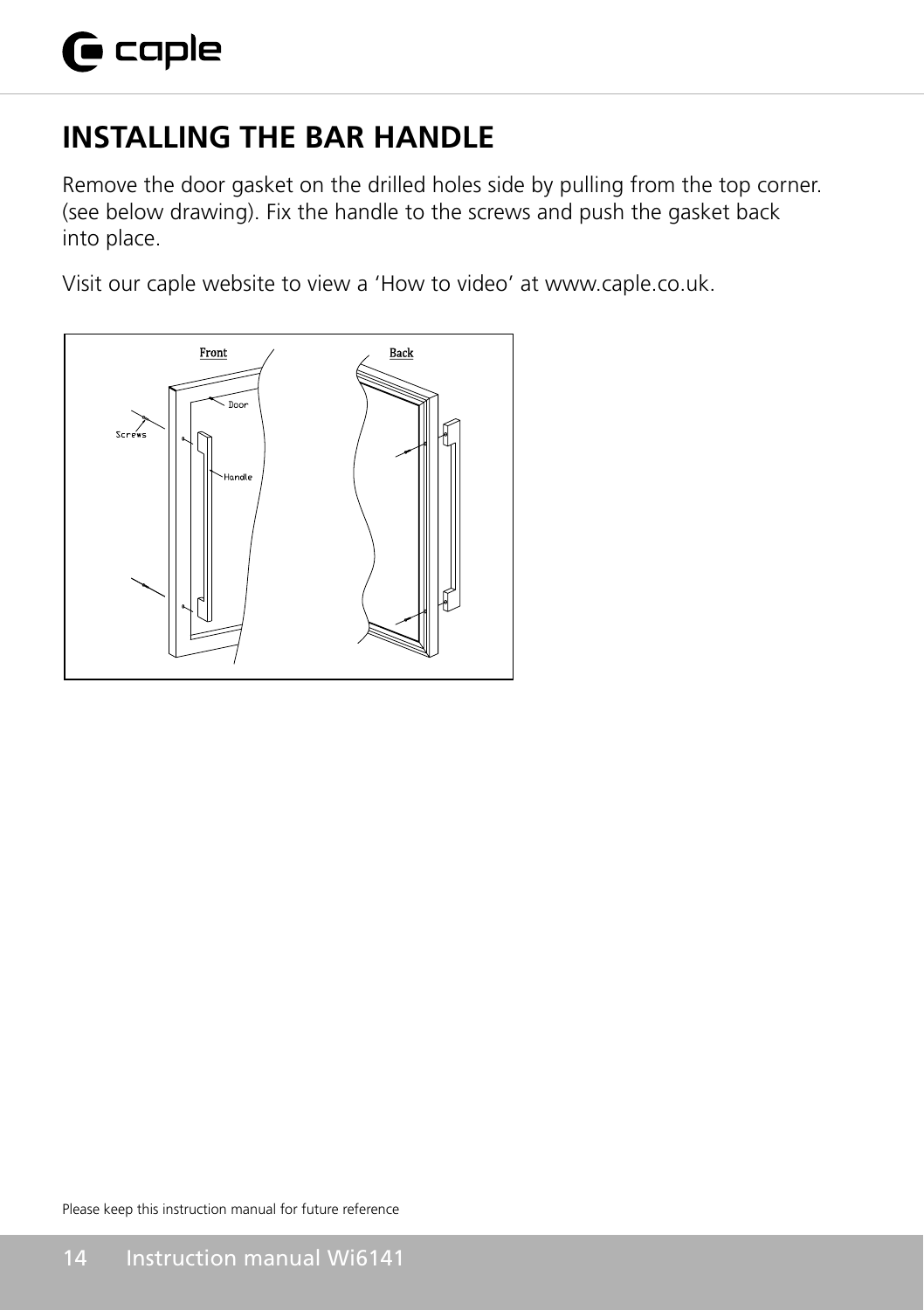## **FITTING A KITCHEN PLINTH**

This model is recessed to fit a kitchen plinth. A H55mm vent slot is required in the plinth to ensure air is able to ventilate correctly. See diagram below. Failure to include this vent slot will invalidate the guarantee. The appliance comes included with a decorative plinth grille which slots onto the kitchen plinth. guarantee. The appliance comes included with a decorative plinth grille which slots onto the kitchen

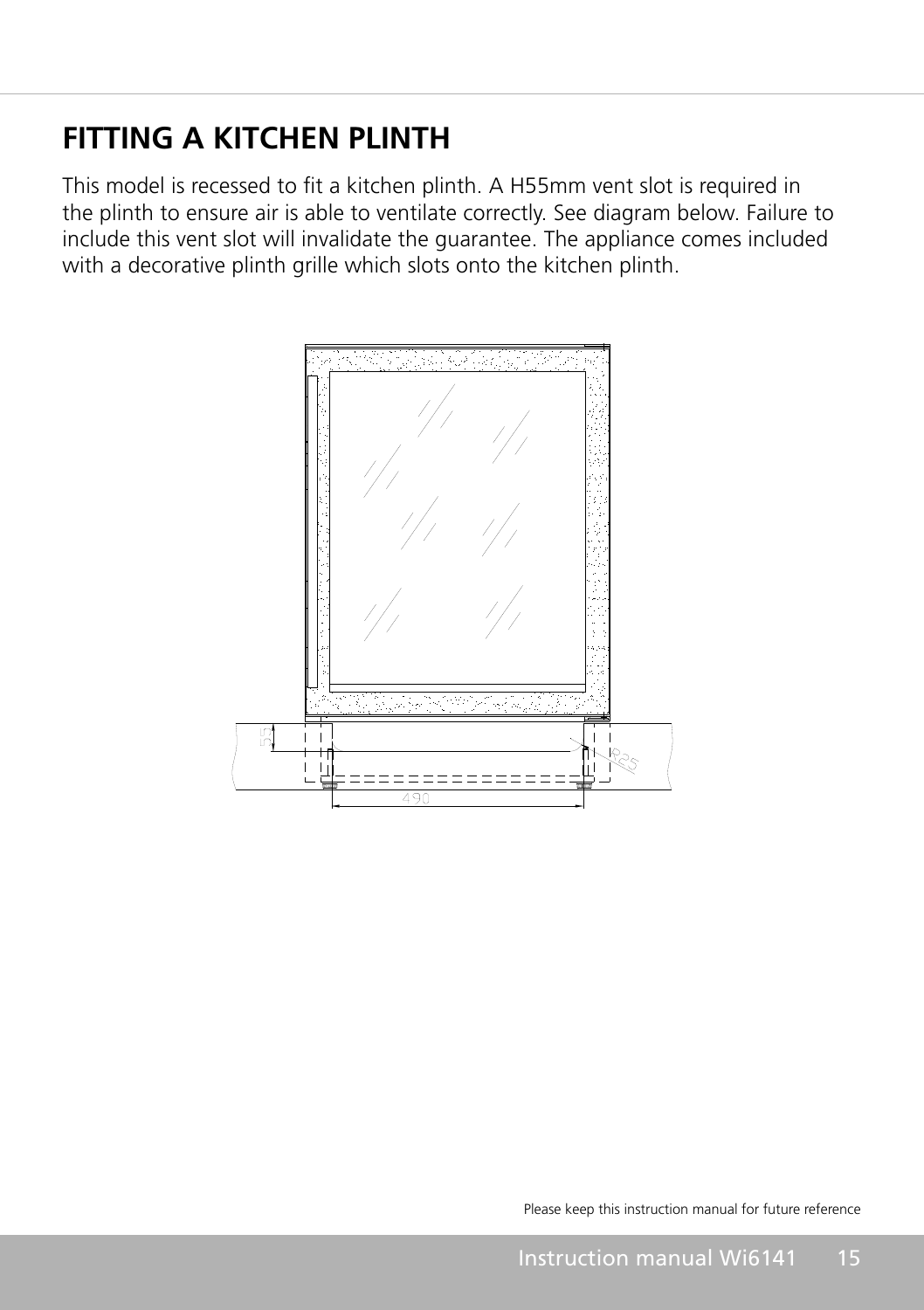### **WINE BOTTLE STACKING**



Stores max. 52 Bordeaux style wine bottles 750ml.

Please note, if you wish to store other style bottles i.e champagne, the removal of some shelves is recommended to be able to accommodate these.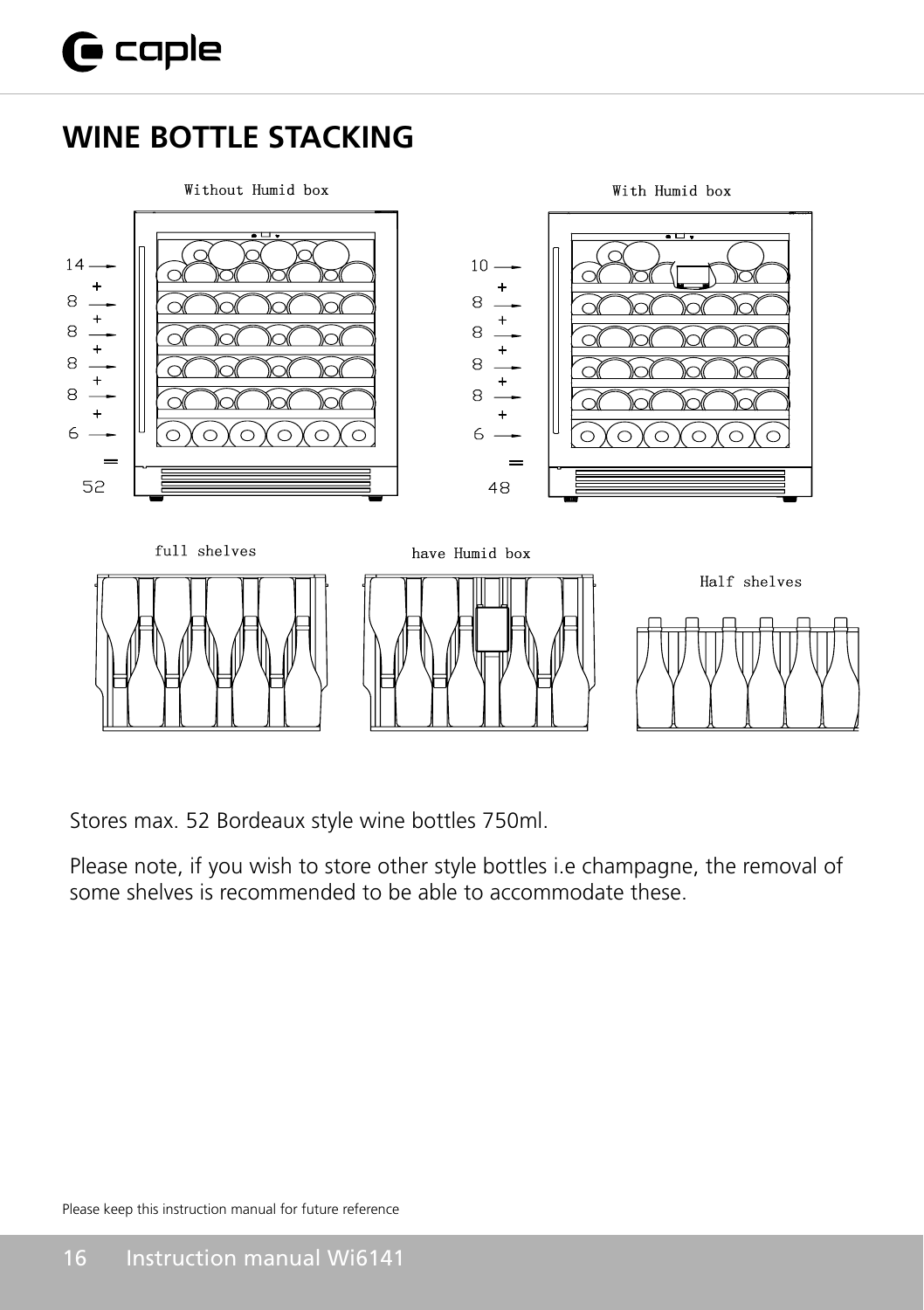

After installing the wine cabinet, please open the door, adjust the fixing bracket (a) and fix this in position with three screws (c) using a screwdriver (d) into the work surface (b).

- a) Top fixing bracket
- b) Work surface
- c) Screw
- d) Screwdriver

This bracket will keep the product secure and help prevent it moving when in use.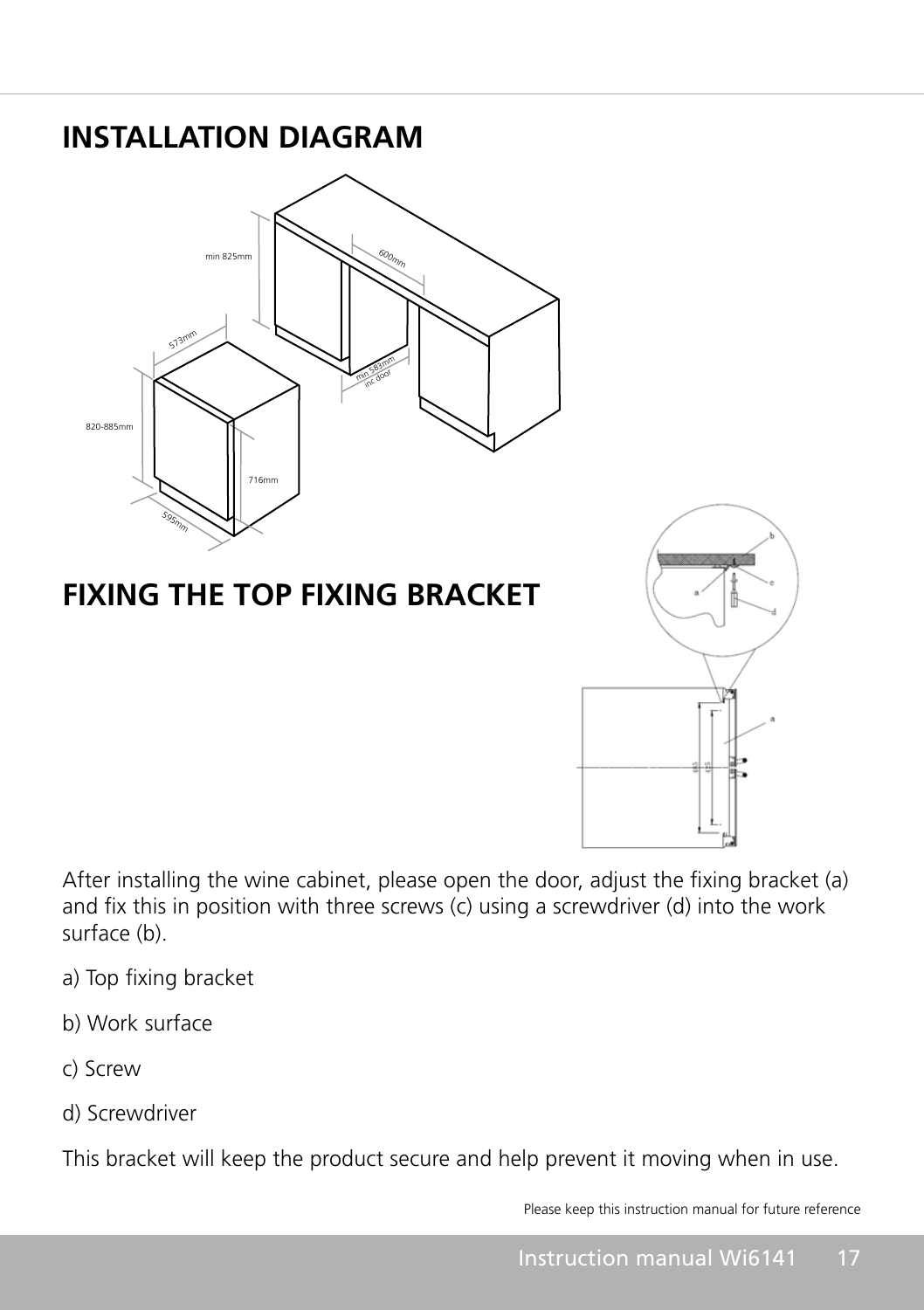# **USING THE FOOT SLIDERS (!a ccple**

If you want to adjust the height over 820mm, please install the product using If you want to adjust the height over 820mm, please install the product using the foot sliders provided. These are provided to help prevent the feet catching on the floor when sliding the appliance into the aperture. Place the back foot in the the floor when sliding the appliance into the aperture. Place the back foot in the location marked 'Back' below and the front foot in the location marked 'Front'. Once fitted to both sides of the wine cabinet the appliance can be gently positioned into the aperture, taking care not to place excess pressure on the feet when locating the cabinet. location marked 'Back' below and the front foot in the location marked 'Front' The the applicate, taking care not to piace excess pressare on the red

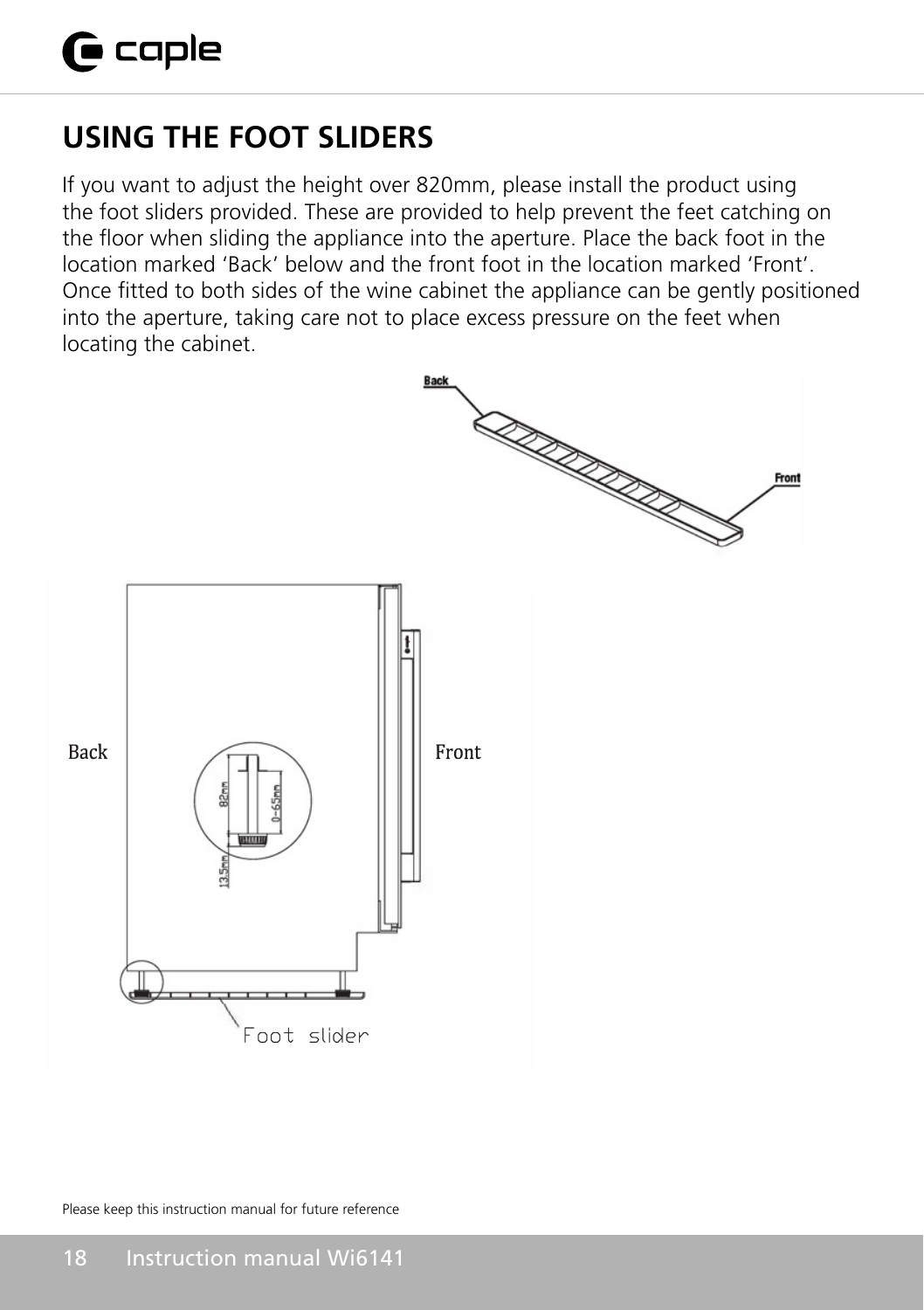# **CARE AND MAINTENANCE**

#### Cleaning your wine cabinet

- Turn off the power, unplug the appliance, and remove all items including shelves and rack.
- Wash the inside surfaces with a warm water and baking soda solution. The solution should be about 2 tablespoons of baking soda to 2 pints of water.
- Wash the shelves with a mild detergent solution.
- Wring excess water out of the sponge or cloth when cleaning the area of the controls, or any electrical parts.
- Wash the outside cabinet with warm water and mild liquid detergent. Rinse well and wipe dry with a clean soft cloth.

#### **NOTE**

Please take care when cleaning the plinth grille as this may contain sharp edges.

#### Power failure

 - Most power failures are corrected within a few hours and should not affect the temperature of your appliance if you minimise the number of times the door is opened. If the power is going to be off for a longer period of time, you need to take the proper steps to protect your contents.

### **Holiday**

- Short holidays: Leave the wine cabinet operating during holidays of less than three weeks.
- Long holidays: If the appliance will not be used for several months, remove all items and turn off the appliance. Clean and dry the interior thoroughly. To prevent odour and mould growth, leave the door open slightly (blocking it open if necessary).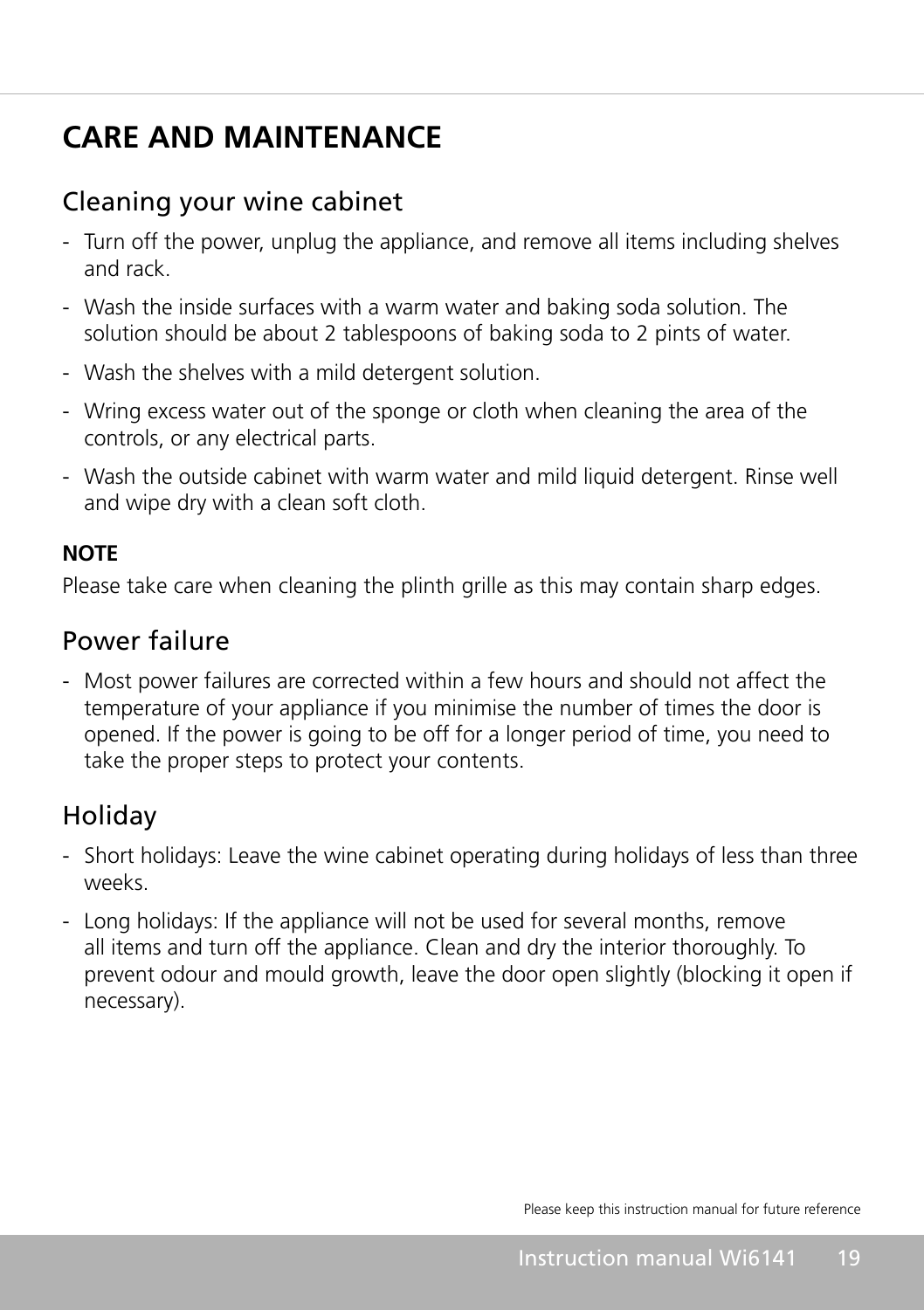#### Moving your wine cabinet

- Remove all items.
- Securely tape down all loose items (shelves) inside your appliance.
- Wind the adjustable legs up to the base to avoid damage.
- Tape the door shut.
- Be sure the appliance stays secure in the upright position during transportation. Also protect outside of appliance with a blanket, or similar item.

#### Energy saving tips

 - The wine cabinet should be located in the coolest area of the room, away from heat producing appliances, and out of the direct sunlight.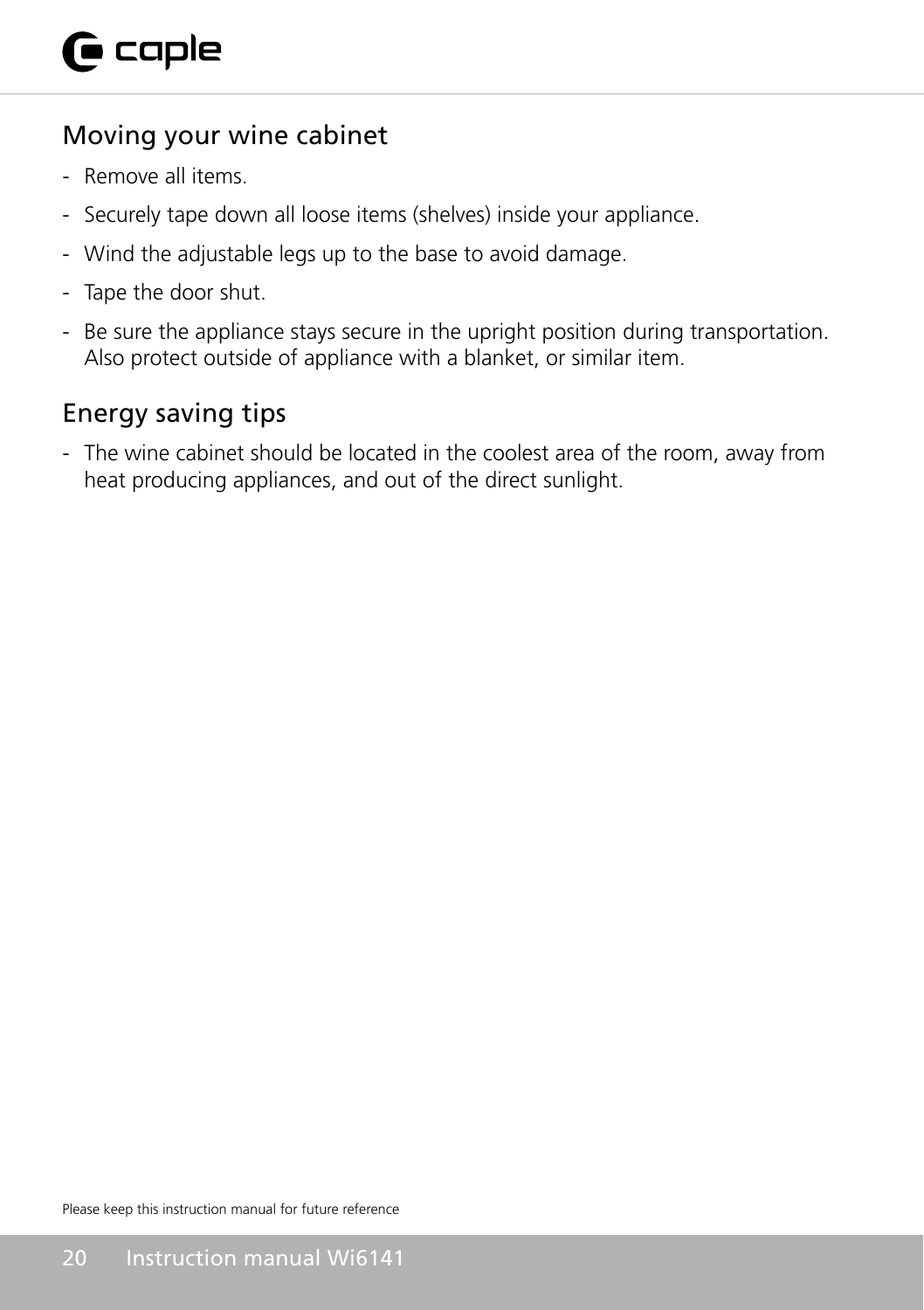# **PROBLEMS WITH YOUR WINE CABINET**

You can solve many common wine cabinet problems easily, saving you the cost of a possible service call. Try the suggestions below to see if you can solve the problem before calling **Caple Service**.

| Problem                                              | Possible Cause                                                                                                                                                                                                                                                                                                                                 |
|------------------------------------------------------|------------------------------------------------------------------------------------------------------------------------------------------------------------------------------------------------------------------------------------------------------------------------------------------------------------------------------------------------|
| The wine cabinet<br>does not operate                 | Not plugged in.<br>The appliance is turned off.<br>The circuit breaker tripped or a blown fuse.                                                                                                                                                                                                                                                |
| The wine cabinet is<br>not cold enough               | Check the temperature control setting.<br>External environment may require a higher setting.<br>The door is opened too often.<br>The door is not closed completely.<br>The door gasket does not seal properly.                                                                                                                                 |
| The compressor<br>turns on and off<br>frequently     | The room temperature is hotter than normal.<br>A large amount of contents has been added to the wine cabinet.<br>The door is opened too often.<br>The door is not closed completely.<br>The temperature control is not set correctly.<br>The door gasket does not seal properly.                                                               |
| The light does not<br>work                           | The circuit breaker tripped or a blown fuse.<br>The bulb has burned out.<br>The light button is "OFF".                                                                                                                                                                                                                                         |
| Vibrations                                           | check that the appliance is level and installed on a flat, even surface                                                                                                                                                                                                                                                                        |
| The wine cabinet<br>seems to make too<br>much noise. | The rattling noise may come from the flow of the refrigerant, which is<br>normal.<br>As each cycle ends, you may hear gurgling sounds caused by the flow of<br>refrigerant in your wine cabinet.<br>Contraction and expansion of the inside walls may cause popping and<br>crackling noises, this is normal.<br>The wine cabinet is not level. |
| The door will not<br>close properly                  | The wine cabinet is not level.<br>The door was reversed and not correctly installed.<br>The gasket is dirty.<br>The shelves are out of position.                                                                                                                                                                                               |

# **TROUBLESHOOTING GUIDE**

If the above table has not solved the problem please contact Caple Service by phone on **0117 938 7420** or by email **service@caple.co.uk**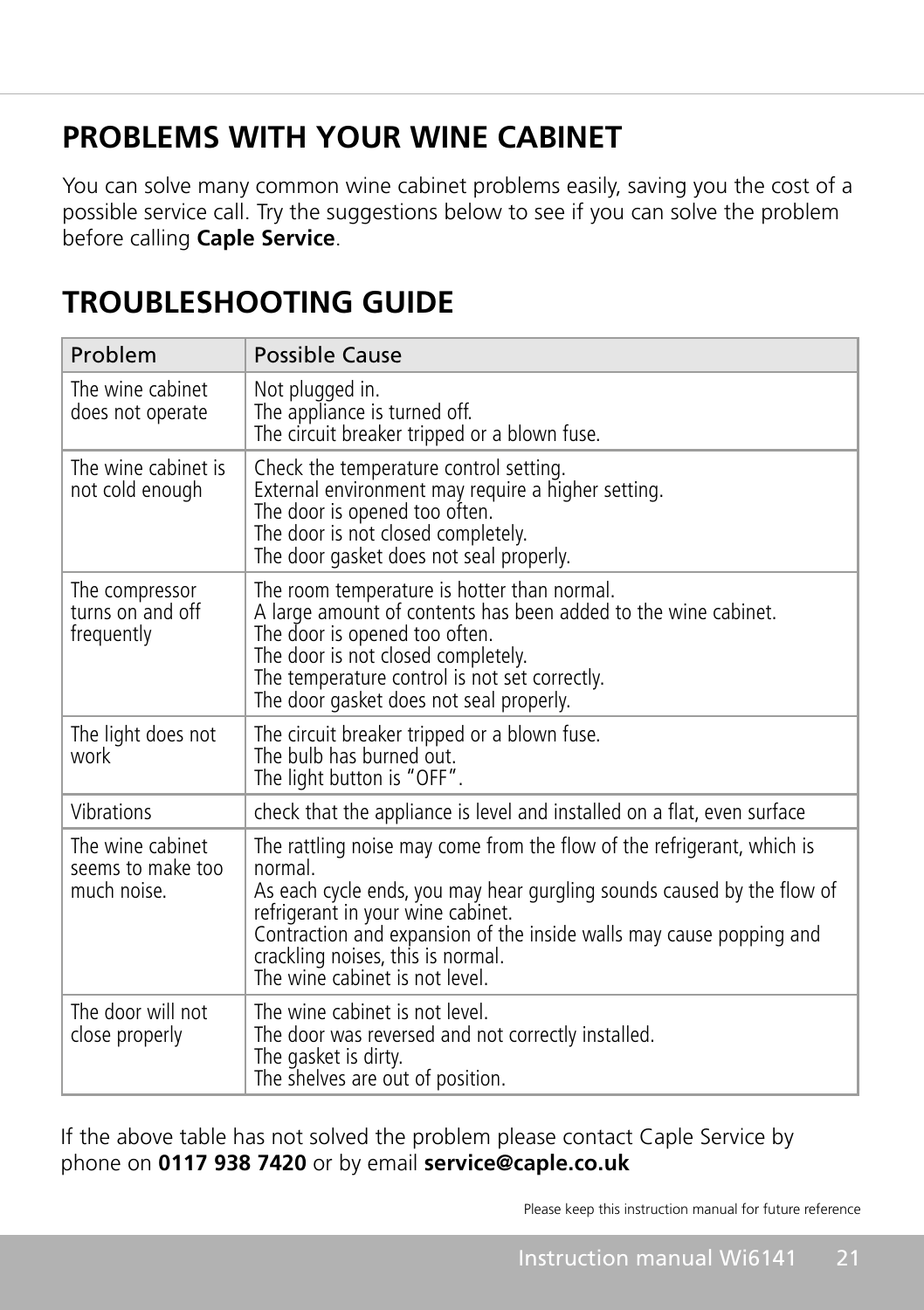## **DEFROSTING/CONDENSATION**

Your wine cabinet is designed with an "Auto-cycle" defrost system. When the RUN cycle is OFF, the refrigerated surface of the wine cabinet (interior rear wall) defrosts automatically. The defrosted water is channelled into a drain pan which is located at the back of the cabinet next to the compressor from where it evaporates.

## **HUMIDITY SYSTEM**

The wine cabinet is equipped with a system for maintaining the correct level of humidity. If humidity is too low, insert the small plastic reservoir on to the top shelf. Fill this reservoir 3/4 full with water. Check the water level occasionally and refill as necessary.

### Recommended storage temperatures For storing ALL TYPES OF WINES 12°C to 14°C Recommended drinking temperatures Champagne NV, Sparkling 6°C Champagne Vintage 10°C Dry White Semillon, Sauvignon Blanc 8°C Dry White Gewürztraminer, Riesling 10℃ Dry White Chardonnay 10°C Vintage Chardonnay 1 4°C Sweet White Sauternes Monbazillac, Late Harvest ice wine 10°C Sweet whites vintage Sauternes 14°C Beaujolais 13°C Red Pinot Noir 16°C Vintage Pinot Noir red 18°C Red Cabernet, Merlot, French, Australian, New Zealand, Chilean, Argentinean, Italian, Spanish, Californian 18°C Red Grenache, Syrah 16°C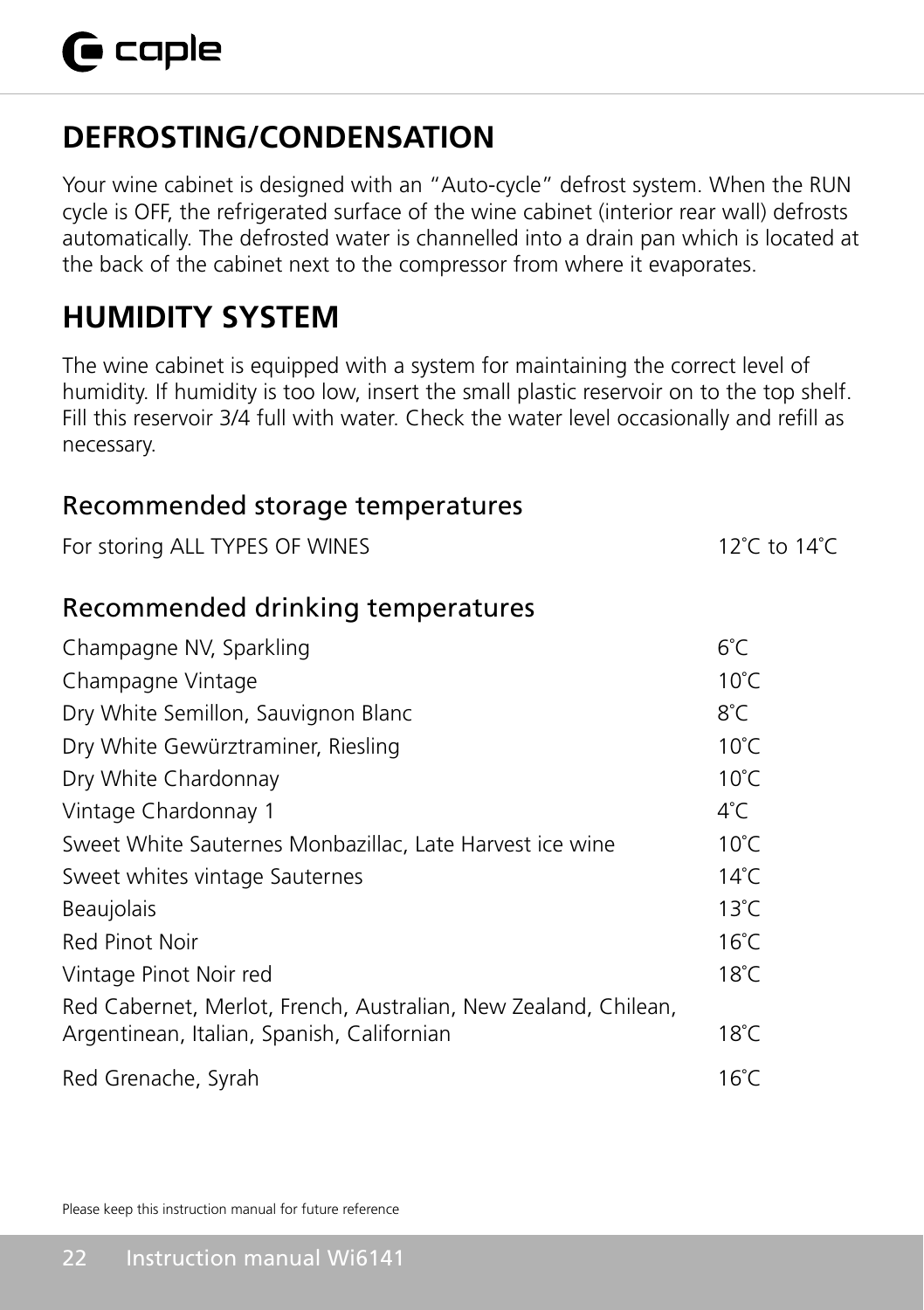# **TECHNICAL DATA**

| Model                                              | <b>Brand: CAPLE</b><br>Reference: Wi6141<br>Category of household refrigerating appliance :2                                                                                                               |
|----------------------------------------------------|------------------------------------------------------------------------------------------------------------------------------------------------------------------------------------------------------------|
| Supply                                             | $220 - 240V \sim 50Hz$                                                                                                                                                                                     |
| Dimension (WxDxH cm)                               | 59.5 x 57.7 x 82 cm                                                                                                                                                                                        |
| Weight (kg)                                        | 48kg                                                                                                                                                                                                       |
| Energy efficiency class                            | A                                                                                                                                                                                                          |
| Annual Energy<br>Consumption (AEC)                 | 145 kWh of energy per annum calculated on the basis of the<br>result obtained for 24h in standard test consumption. The<br>actual energy consumption will depend on use and the location<br>of the device. |
| Useful volume of the<br>compartments (I)           | 146L                                                                                                                                                                                                       |
| Defrosting                                         | Automatic defrost                                                                                                                                                                                          |
| Climate class                                      | Climate class: N<br>This unit is designed to be used at an ambient temperature<br>between 16°C (the lowest temperature) and 32°C(the highest)                                                              |
| Acoustic emissions in the<br>air in dB (A) re 1 pW | 43dB                                                                                                                                                                                                       |
| Type installation                                  | Free standing or/and built-in                                                                                                                                                                              |